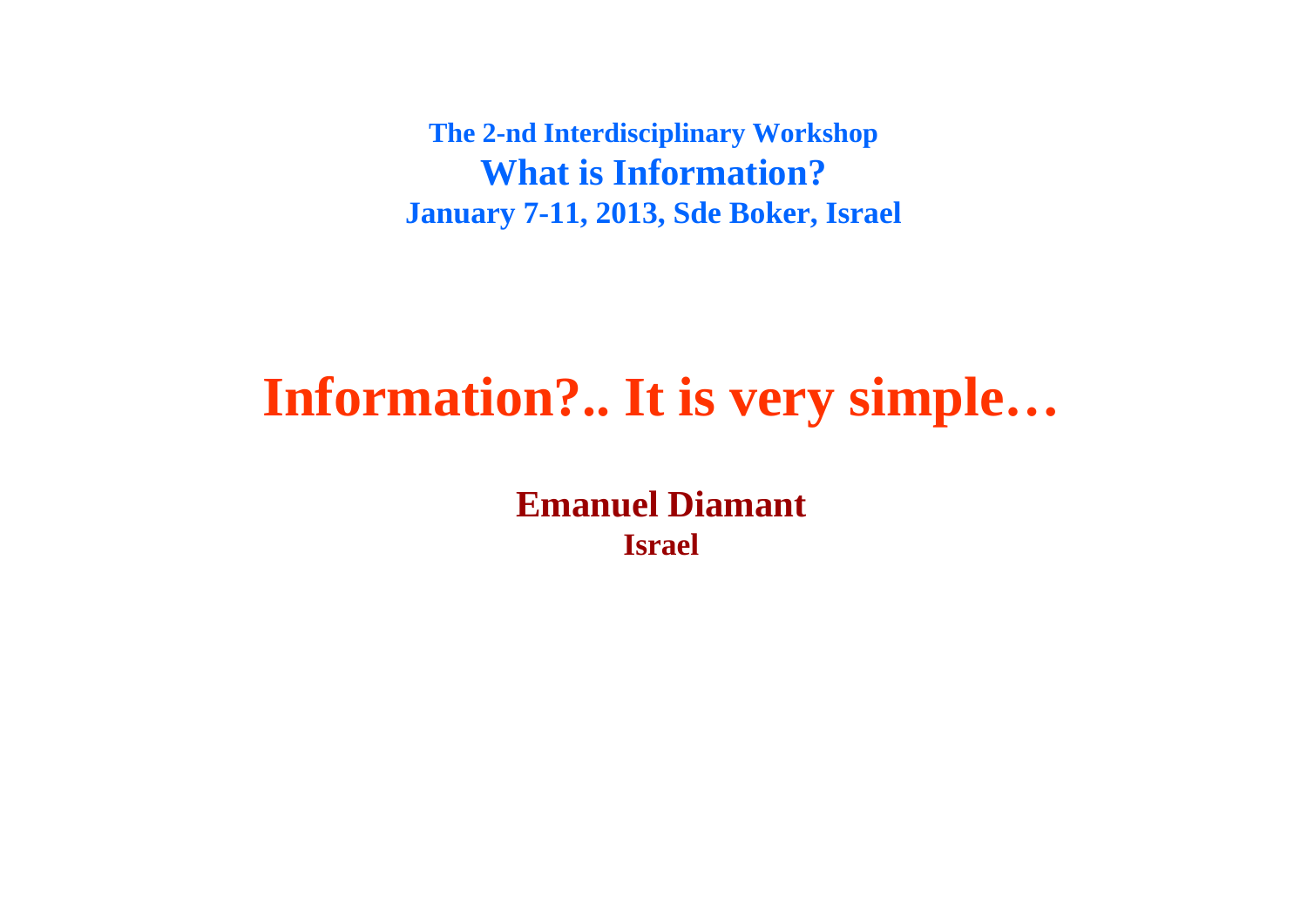**What is Information? – Everybody knows that!.. But a consensus definition of it does not exist.(C. Zins in his 2007 paper has documented more than 130 definitions of data, information, and knowledge formulated by 45 distinguished scholars).**

**It is generally agreed that human intelligence is determined by the brain's ability to process information. (S. Legg & M. Hutter in their 2007 paper provide more than 70 definitions of intelligence).**

**This multiplicity of definitions manifests the lack of clarity about what is information and what are the mysteries of information processing.** 

**(That was the reason that forced me to try and to pave my own way into the jungle of indefinable information related issues).**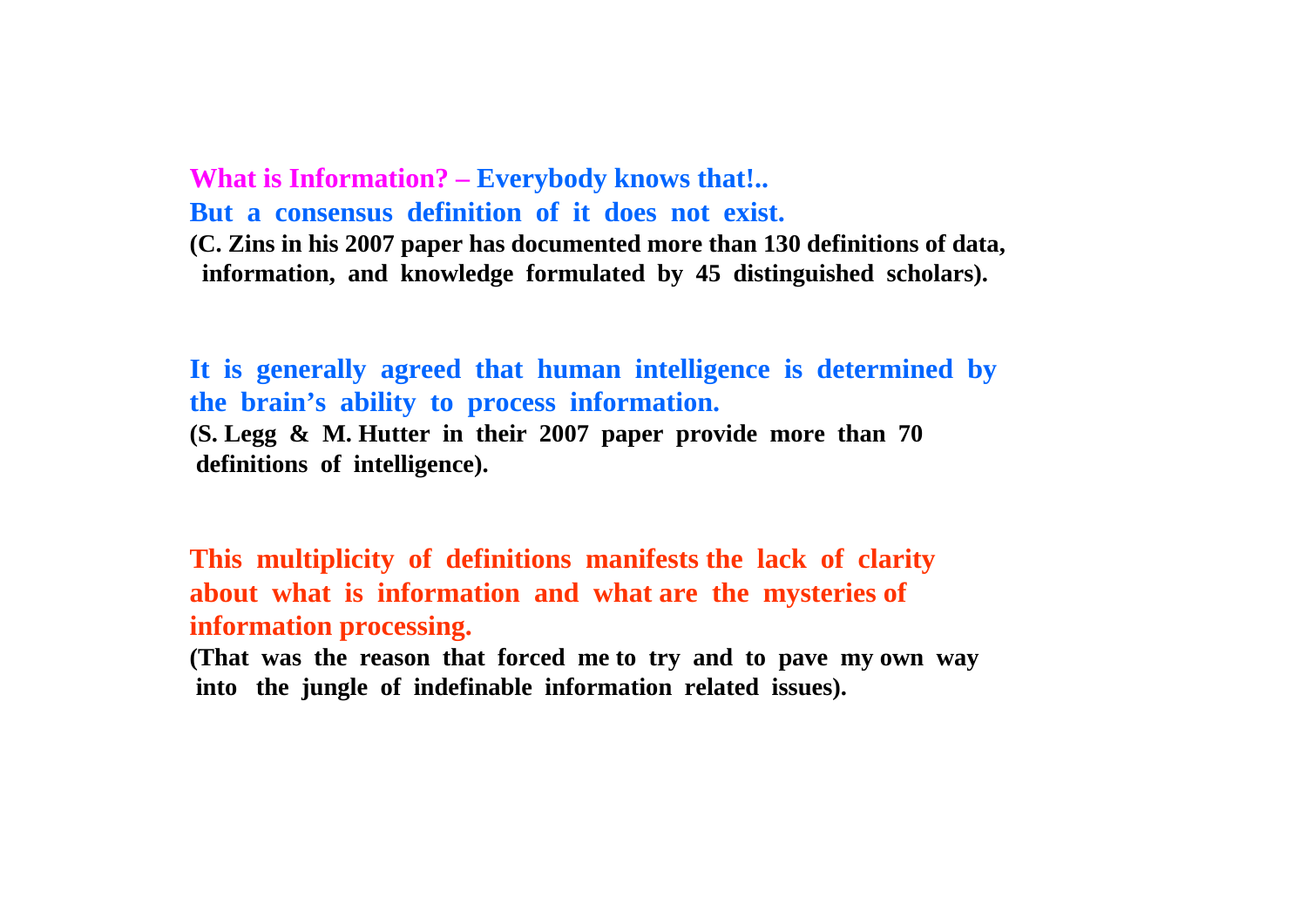My research was inspired by mid-1960s work of three prominent thinkers: Solomonoff, Kolmogorov, and Chaitin.

#### What follows from their arguments is:

- If data elements in a given data set are not random they naturally arrange themselves into clusters of data structures.
- These data structures are shaped by the similarity in physical properties of the neighboring data elements.
- For this reason, such data clusters (structures) can be called Primary or Physical data structures.
- In the eyes of an external observer, these primary data structures are further grouped into more large and complex agglomerations. Such agglomerations of primary data structures can be called Secondary data structures.
- While primary data structures are shaped by physical properties of their data elements, secondary structures reflect external observer views on the arrangement of primary data structures.
- External observer views are biased and subjective. Therefore secondary data structures can be called Meaningful or Semantic data structures.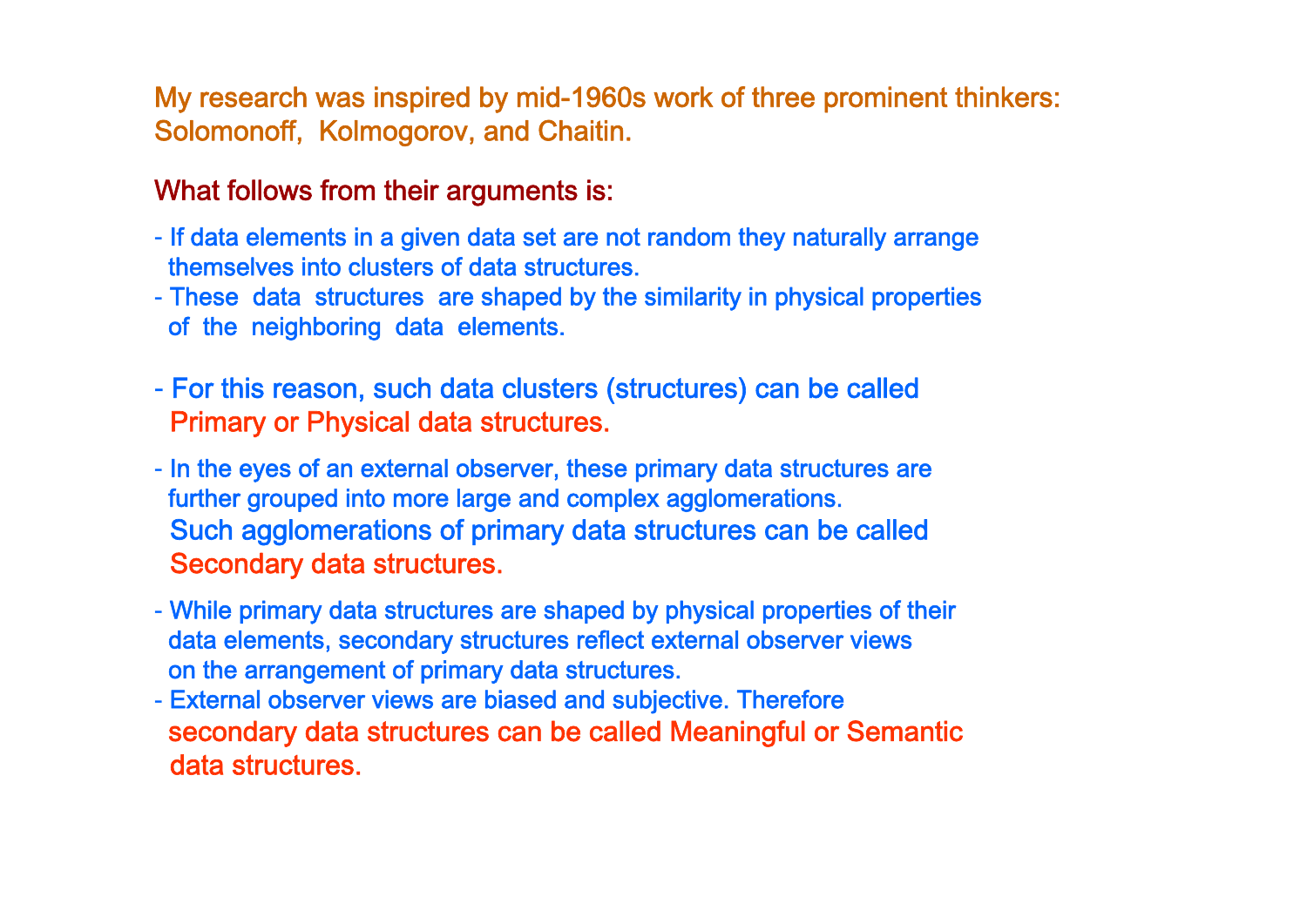#### As Kolmogorov's Complexity Theory posits:

- Every data set can be faithfully represented by a consecutive enumeration of its data elements.
- Structured data set can be represented by much shorter descriptions of its composing data structures.
- Each such description can be seen as a program that, when executed, faithfully reconstructs the initial primary data structure.
- Kolmogorov called such descriptions "Information".
- Chaitin called such descriptions "Algorithmic Information".
- Following their insights, I propose to call descriptions of primary data structures "Physical Information" descriptions of secondary data structures "Semantic Information" .

By defining two different types of information my approach opens a new, efficient and effective way of information handling and information processing.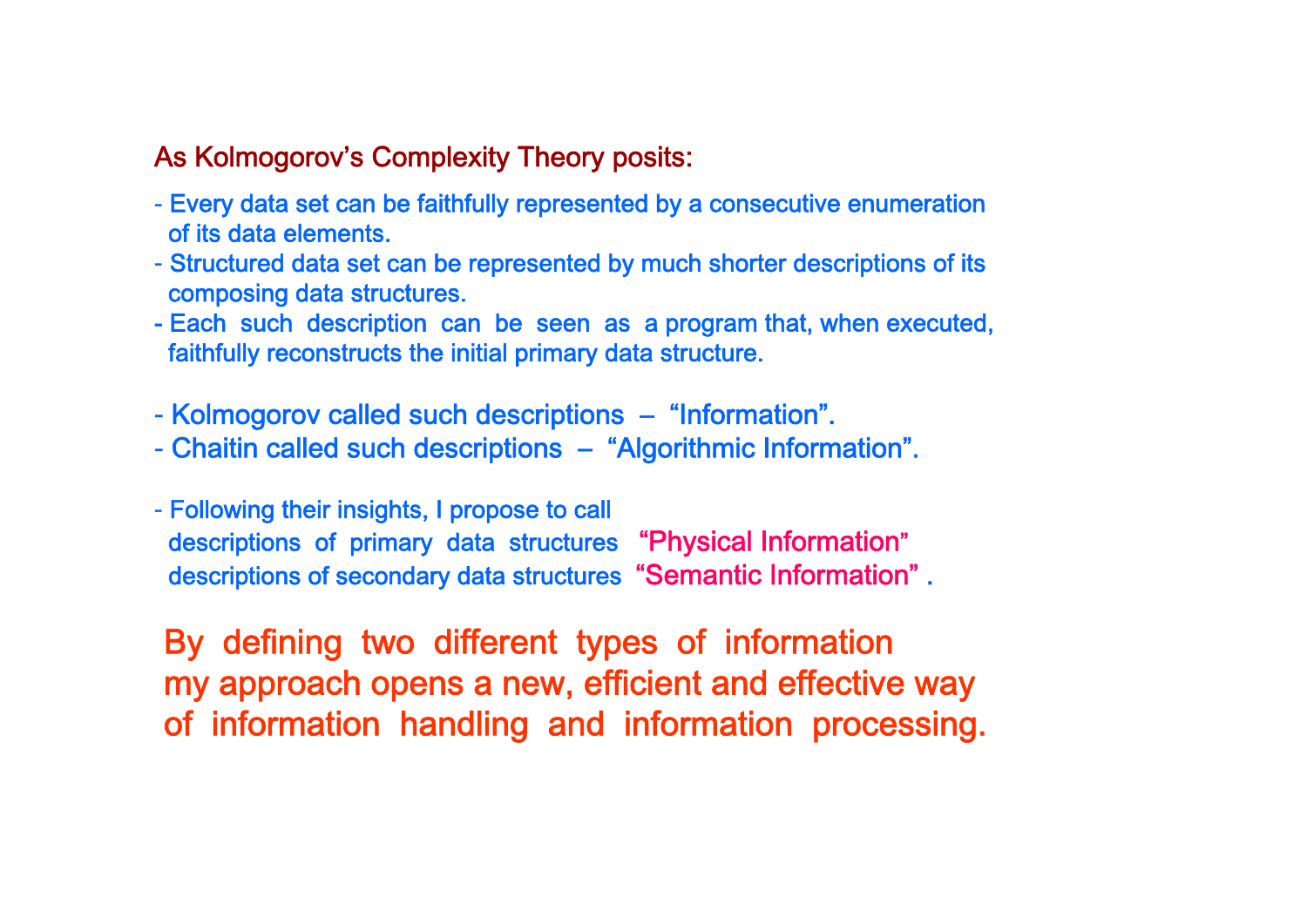It can also be learned from the Kolmogorov's Complexity Theory that:

-Information is a linguistic description of data structures. -Information is a hierarchy of different level description details. -Information hierarchy evolves in a top-down coarse-to-fine manner. -Information is a composition of two interacting but non-intermixing constituents: physical information and semantic information.

As an example of an information description I would like to quote a kid recite:



"Two dots, a comma, a circular trace, And here you have a human face."

"Two dots, a comma, a circular trace" – is physical information, "This is a human face" – is semantic information (a declaration).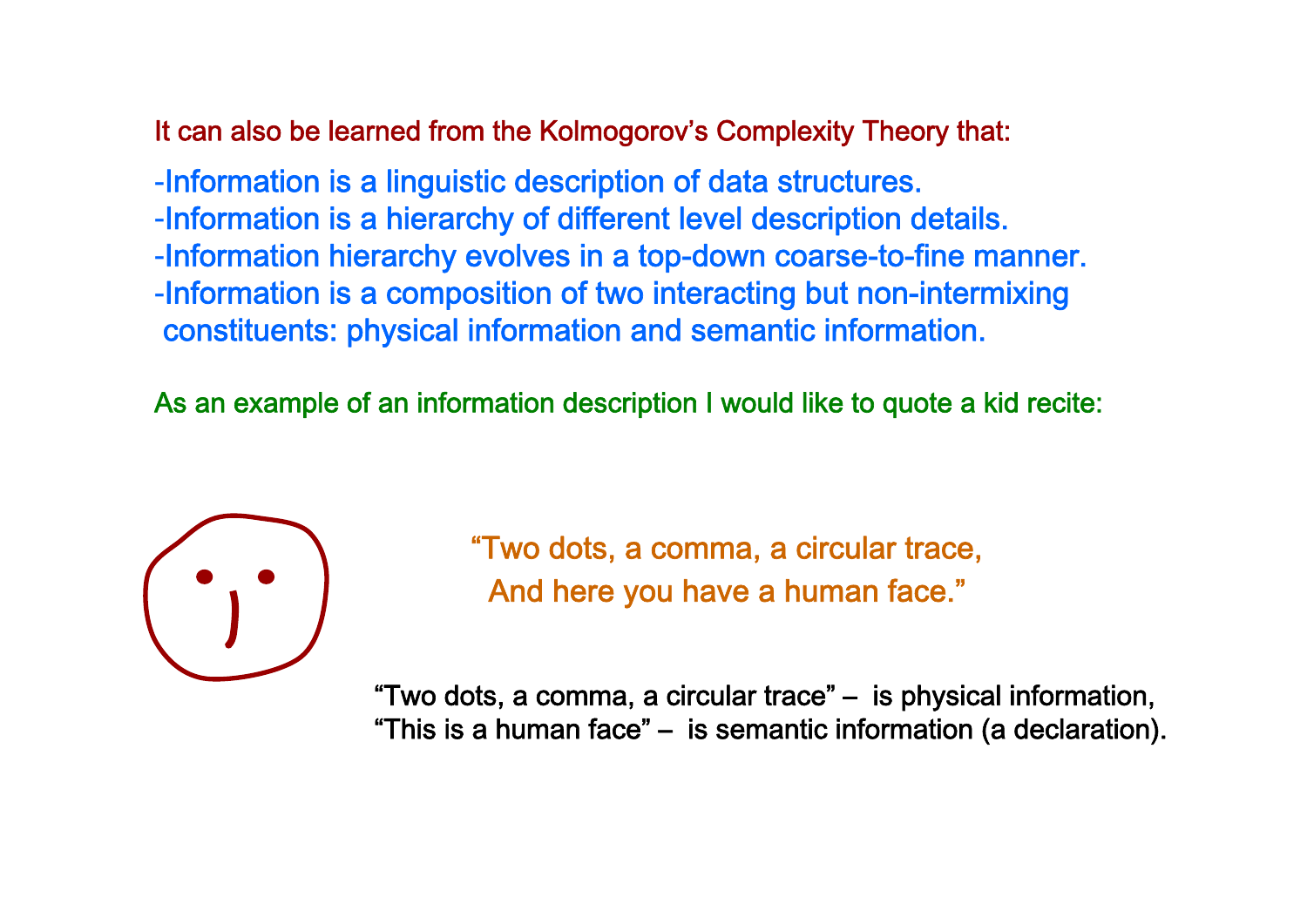Some corollaries can be inferred from what was just said above :

- ◆ Information Physical and Semantic as well is a linguistic description of a data structure.
- \* A variety of languages can be used for such purposes. However, physical information is usually described in mathematical languages while semantic information desires special description languages (natural or artificial).
- Only physical information can be derived from a given data. Raw data itself is meaningless. Semantics is assigned to the data by an external observer.
- Physical information interpretation (understanding) comes as a result of physical information association with physical information already retained in the system's knowledge base (the system's previous knowledge).
- Such previous knowledge (semantic information retained in the system) is always provided for the system's disposal from the outside. Therefore, it can not be learned or be created within the system.
- Semantics information is usually a piece of text, a string of words, which can't be processed (as yet) by a conventional computer that is destined (today) only for simple data processing.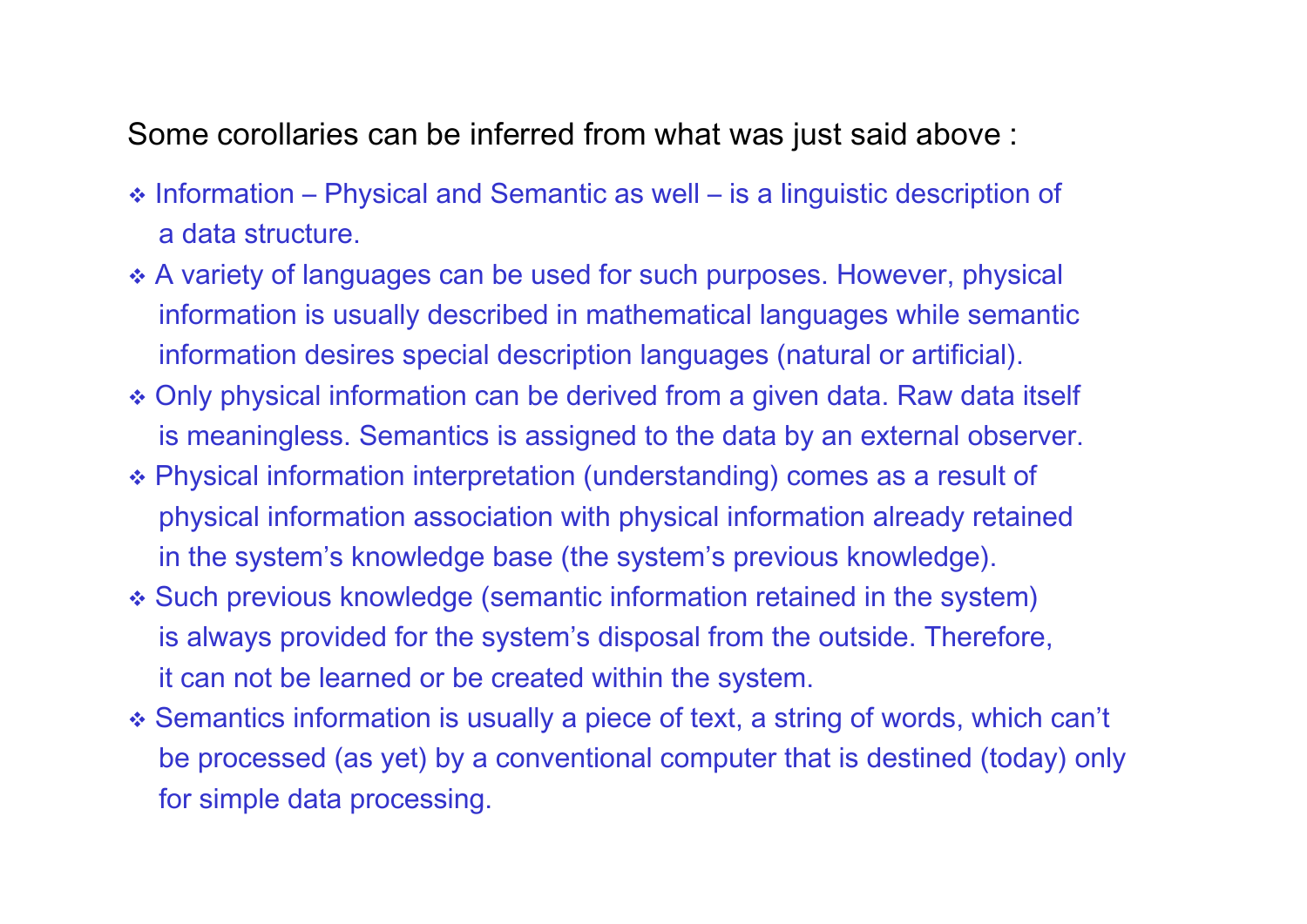Here are some examples of common and widespread misunderstandings

European Commission Document "ICT Work Programme 2009/2010, (C(2009) 5893)" in its "Part 4.2 Challenge 2: Cognitive Systems, Interaction, Robotics " specifies as a problem that Robotic systems have to cope with "extracting meaning and purpose from bursts of sensor data or strings of computer code…"

This is a false and a misleading statement

– sensor data does not possess semantics, and therefore meaning and purpose can not be extracted from it.

DARPA's Document "Deep Learning" (RFI SN08-42) states that: **"DARPA is** interested in new algorithms for learning from unlabeled data in an unsupervised manner to extract emergent symbolic representations from sensory input…"

Again, that is a false and a misleading statement

– symbolic representations (semantics) could not be learned from data.

Sorry, but any attempts to reach such goals are doomed to a failure.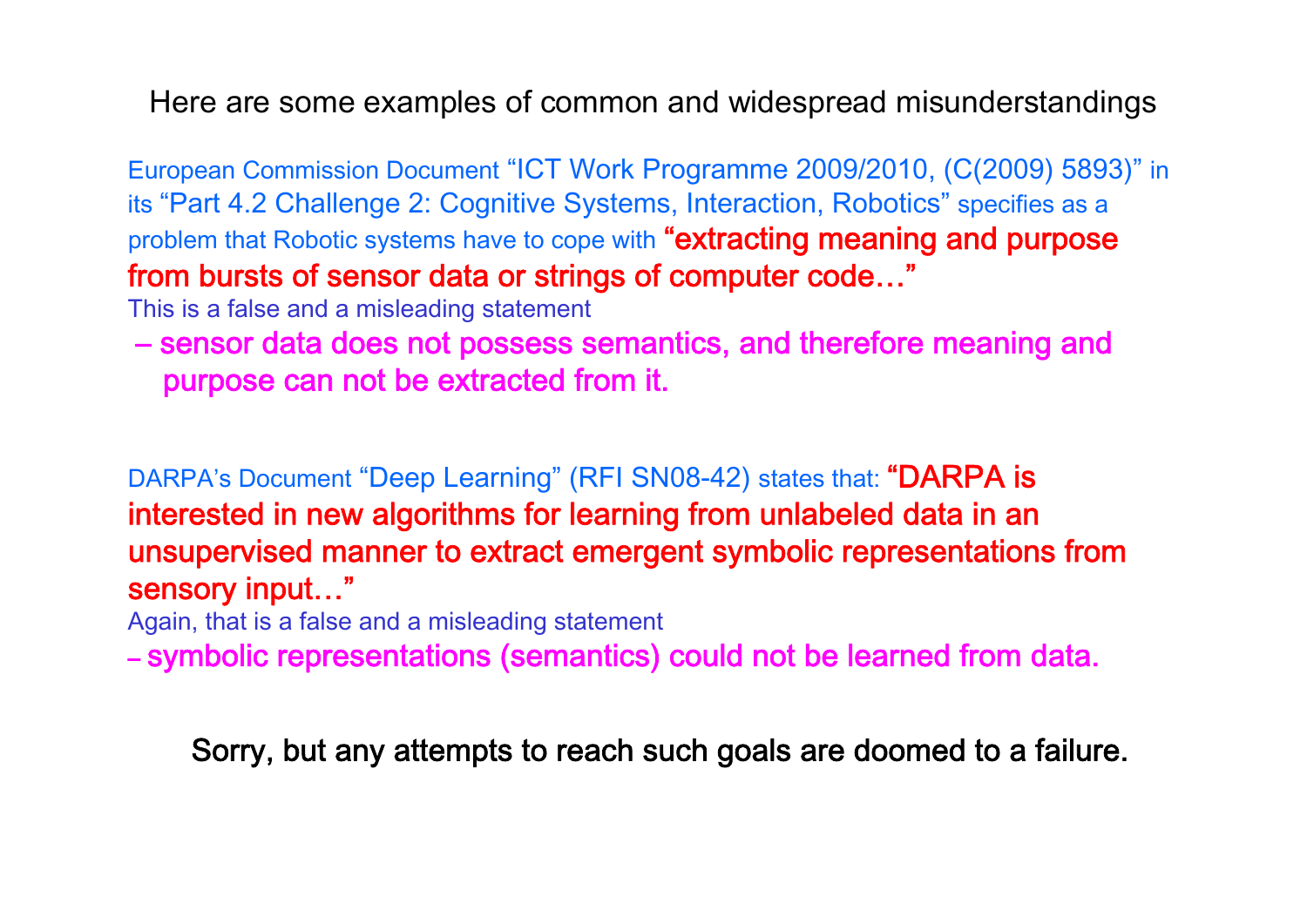# **Thank you for your patience**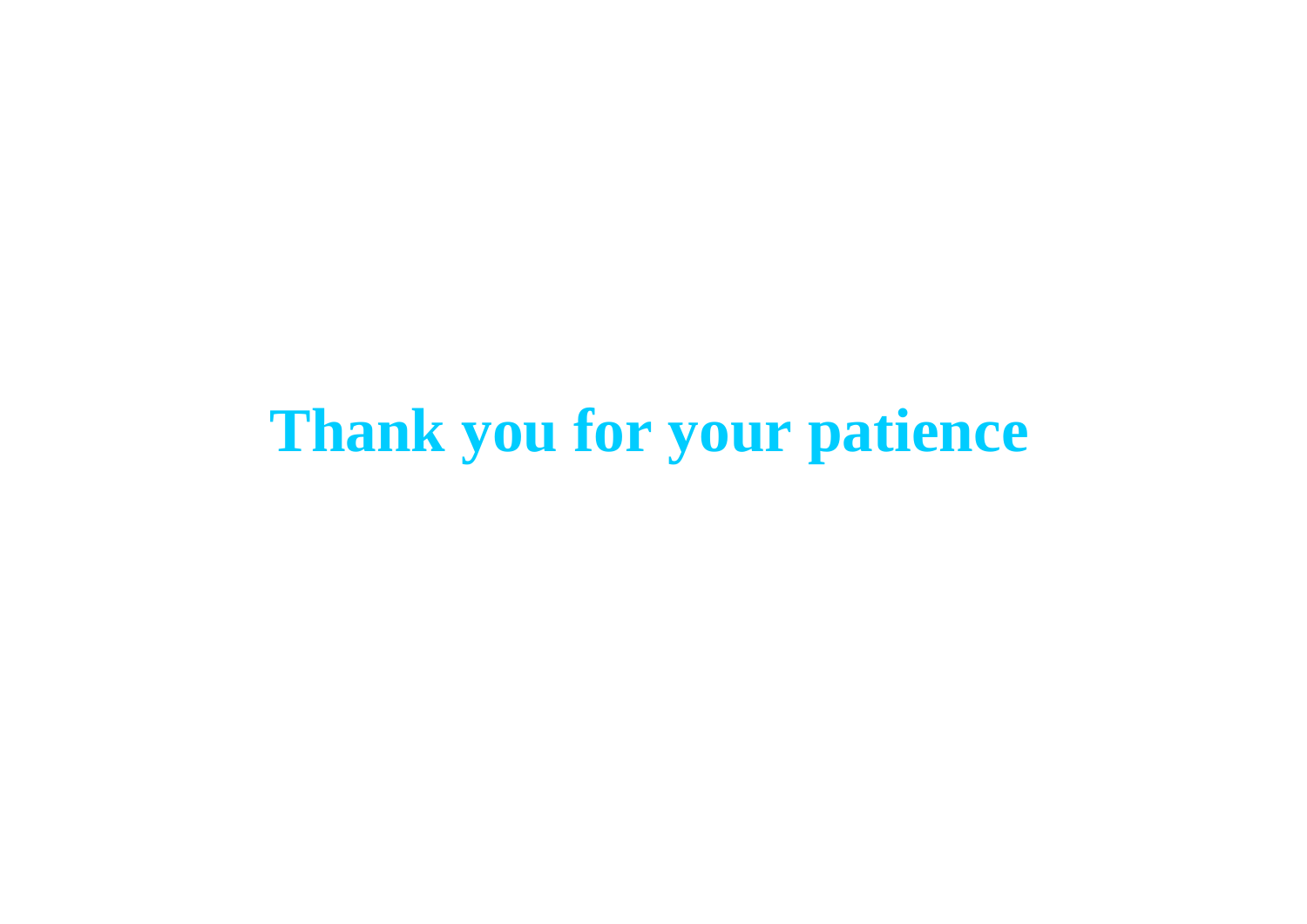Inspired by Kolmogorov's ideas, I have proposed the following ways of information processing:

### **Physical Information Hierarchy (for a visual input data)**

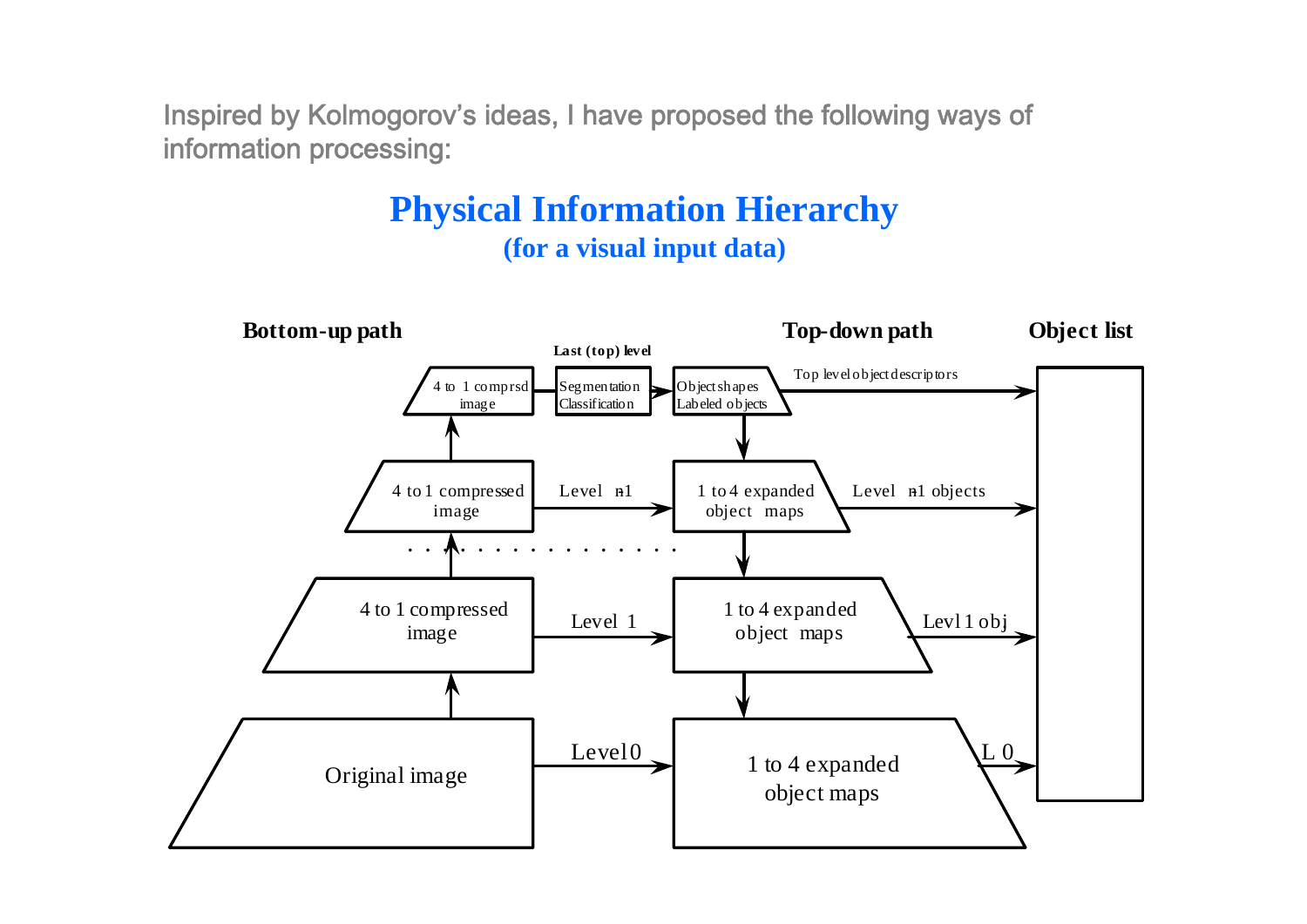# **Semantic Information Hierarchy**

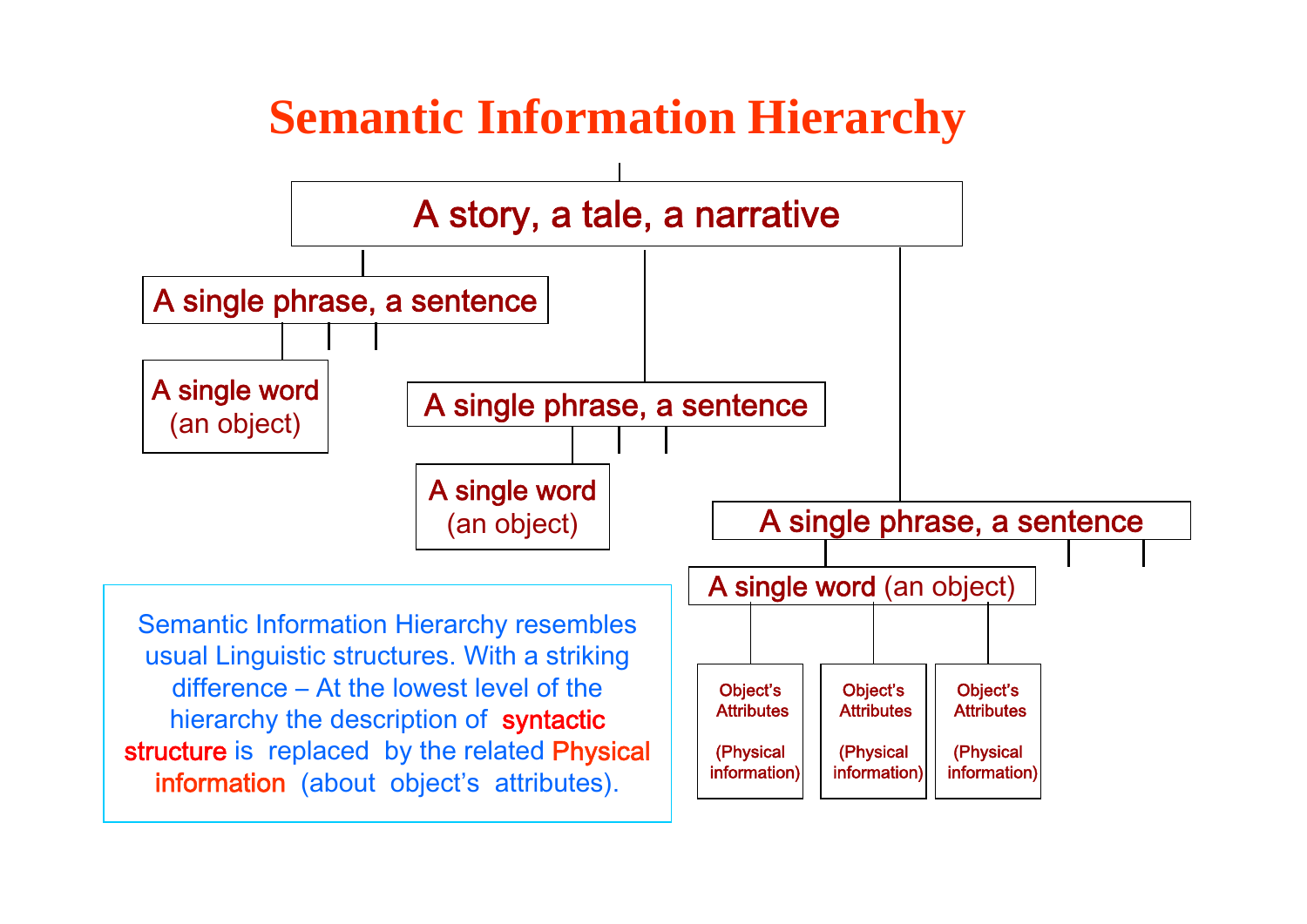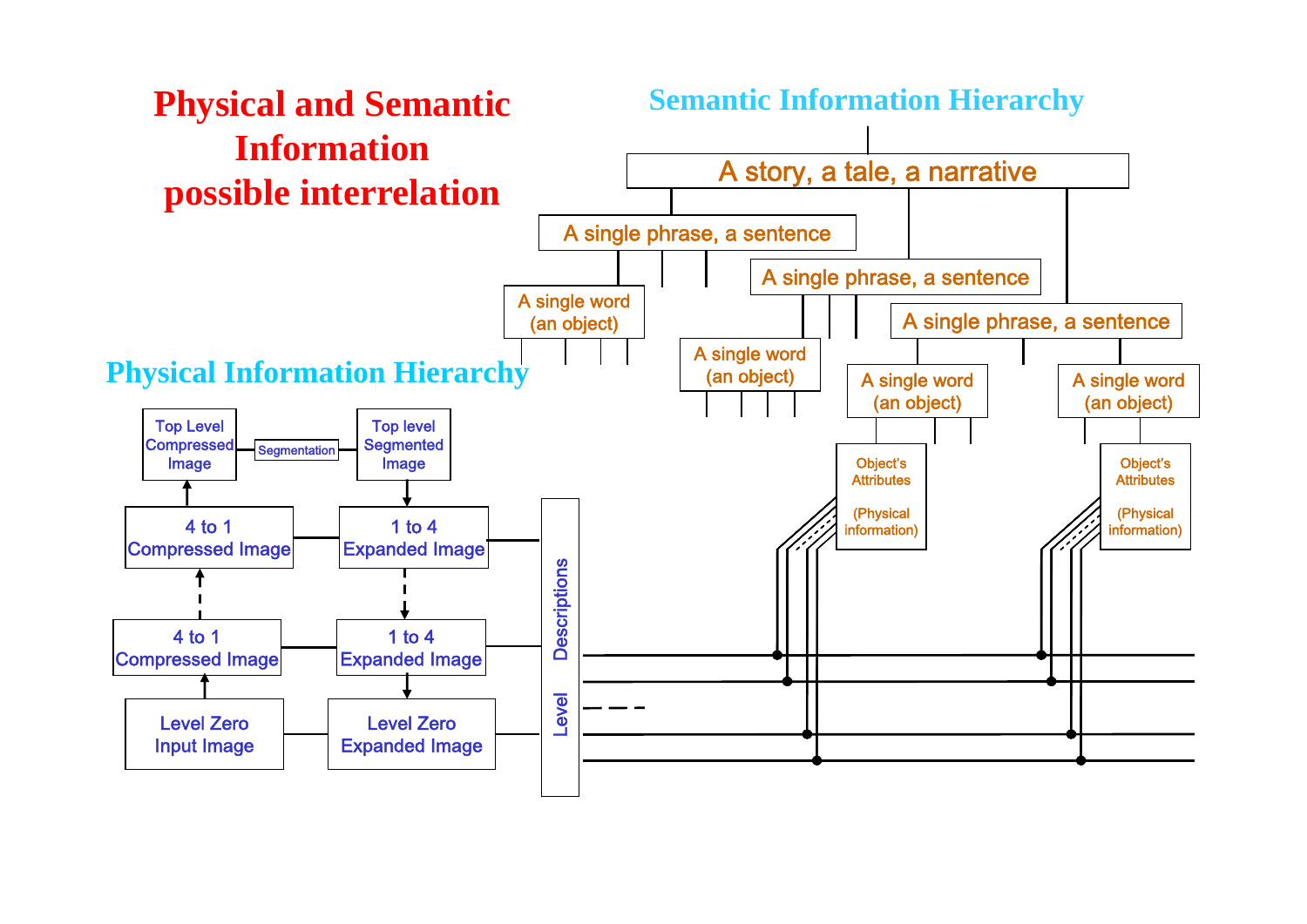### Therefore we are forced to create our own definitions. Here they are:

Data is an agglomeration of elementary facts. Some structure is always present in data aggregations. Two types of such structures could be distinguished – primary (or physical) structures, which arise from the similarity between nearby data elements, and secondary (meaningful or semantic) structures, which reflect the relationships between different primary (physical) structures.

Information is the description of structures in data. Considering the statements just given above, two types of such descriptions have to be taken into account – Physical Information and Semantic Information.

Knowledge is memorized semantic information. Not a higher level of information, not a different kind of information. Simply – semantic information kept in the system's memory.

Intelligence is the system's ability to process information. Cognitive capacity (Intelligence) of any system is definitely determined by its ability to process information. This assertion is applicable to all natural (biological, living) creatures and artificial (robotic) systems as well.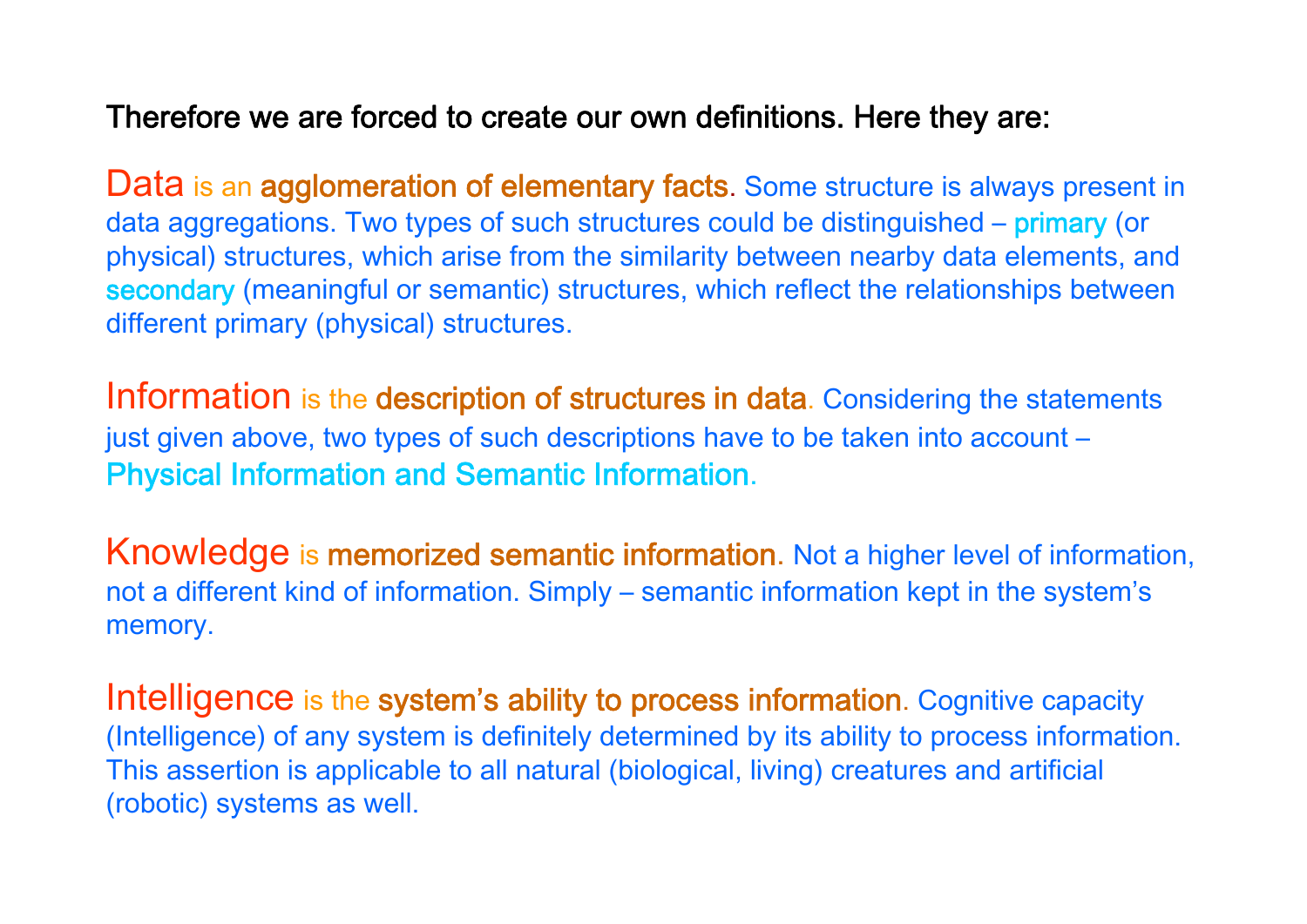### What followsfrom this new information processing approach?

- Physical information is extracted from the input sensor data (in a top-down fashion).
- Semantic information must be preserved within a system (in a top-down fashion)
- Semantic information is always provided for the system's disposal from the outside. Therefore it can not be learned or be created within the system.
- Semantics is a property of an external observer. Consequently, it is not a property of the data and therefore can not be extracted from it.
- Physical information interpretation (understanding) comes as a result of associating physical information with the system's previous knowledge (with the lowest part of semantic information retained in the system).

Physical information processing implies a **"data processing" paradigm** which can be, and without any difficulty is, implemented on conventional computers.

Semantic information processing (due to the linguistic nature of semantic information) requires a new "information processing" paradigm which is completely different from data processing and therefore can not be implemented on a conventional computer (as yet).